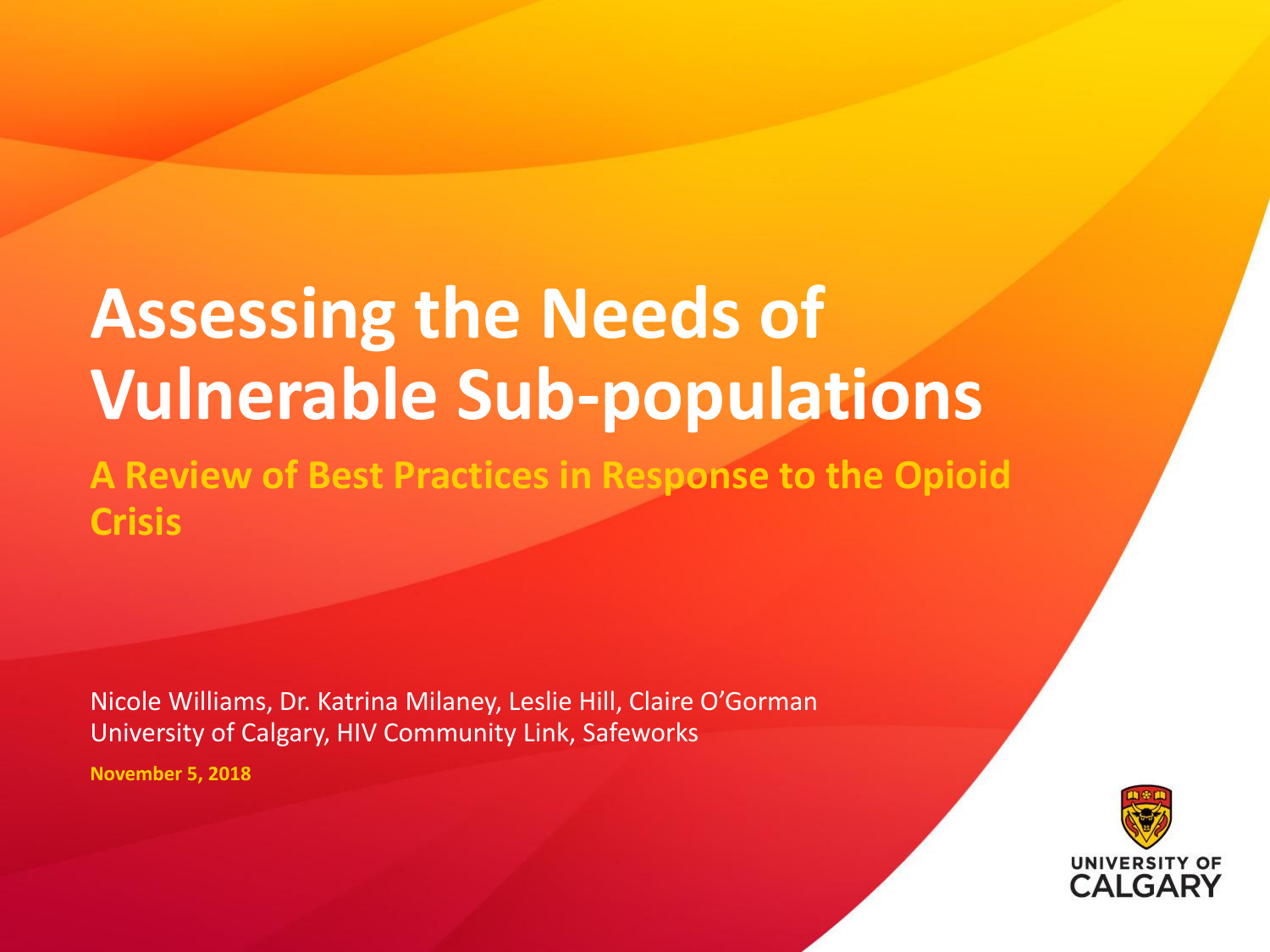### **The Opioid Crisis in Alberta**

#### **Fentanyl-Related Deaths in Alberta1**



Alberta Health. Alberta Opioid Response Surveillance Report, 2018 Q2.

 https://www.alberta.ca/assets/documents/opioid-substances-misuse-report-2018-q2.pdf

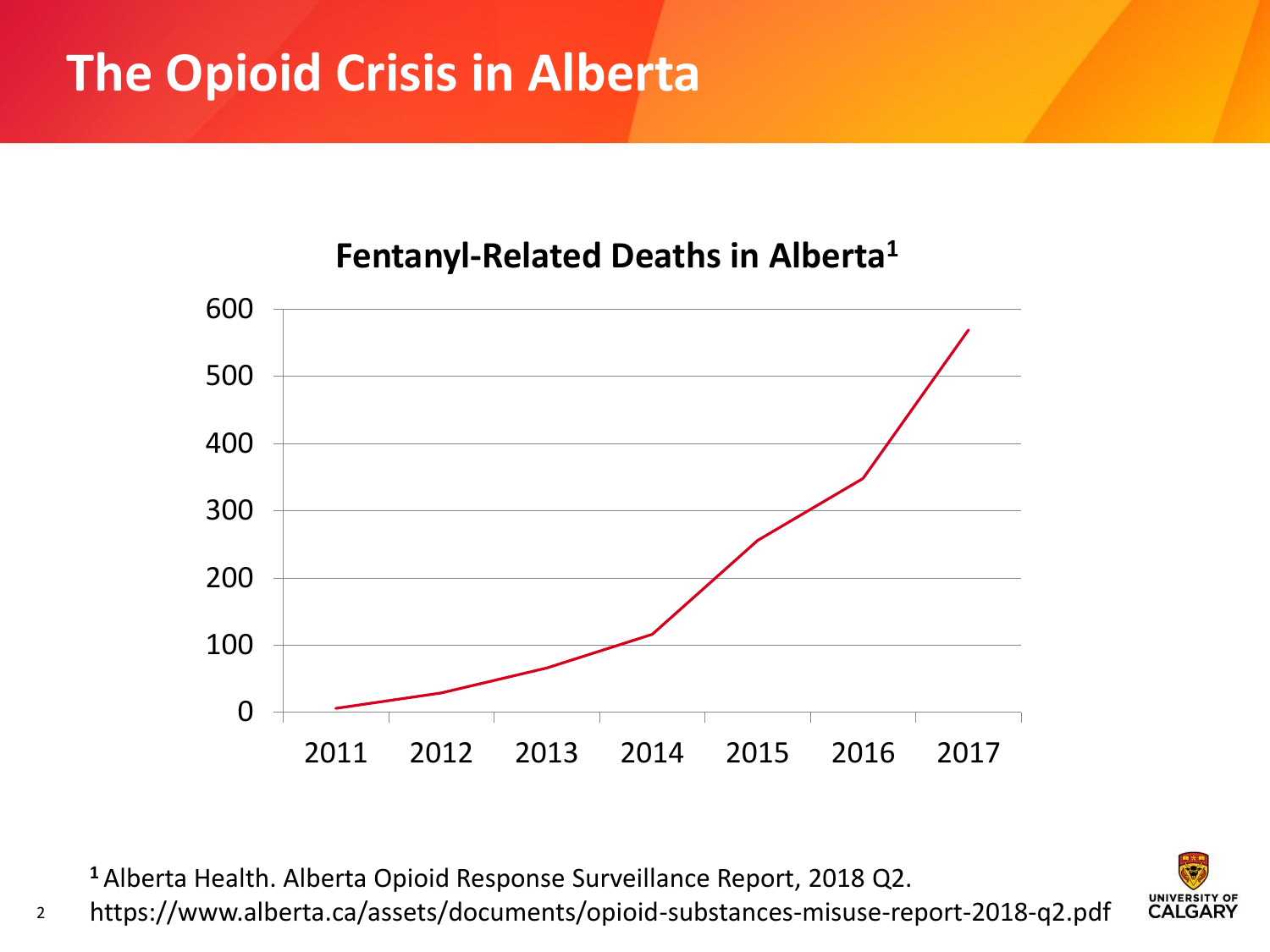#### **Emergency/Urgent Care Visits Related to Opioids and Other Substances of Misuse1**



Alberta Health. Alberta Opioid Response Surveillance Report, 2018 Q2.

 https://www.alberta.ca/assets/documents/opioid-substances-misuse-report-2018-q2.pdf

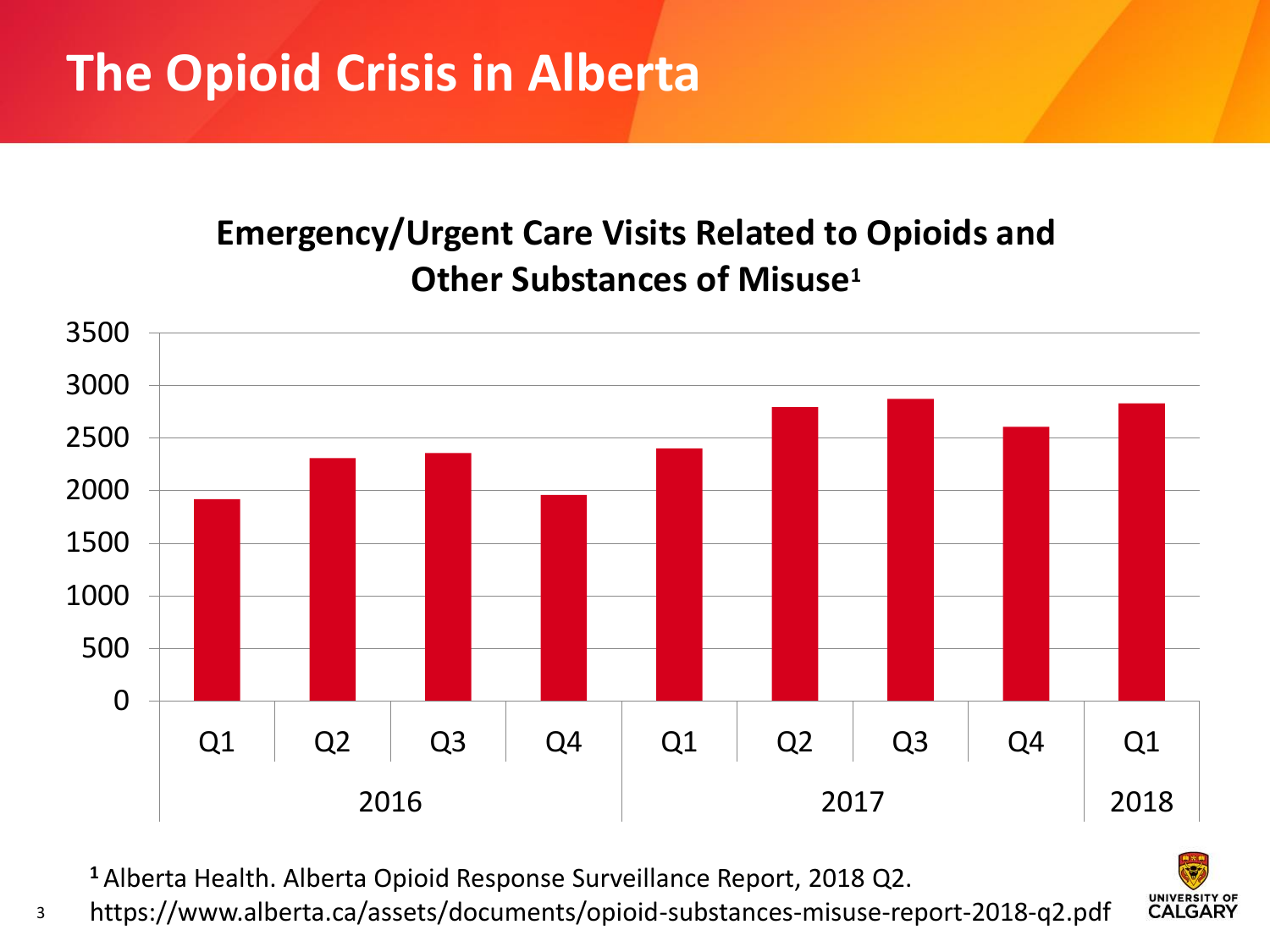

- 1. Alberta Health and Drug Use Survey (2017)
- 2. Opioid Crisis Knowledge Synthesis (2018)

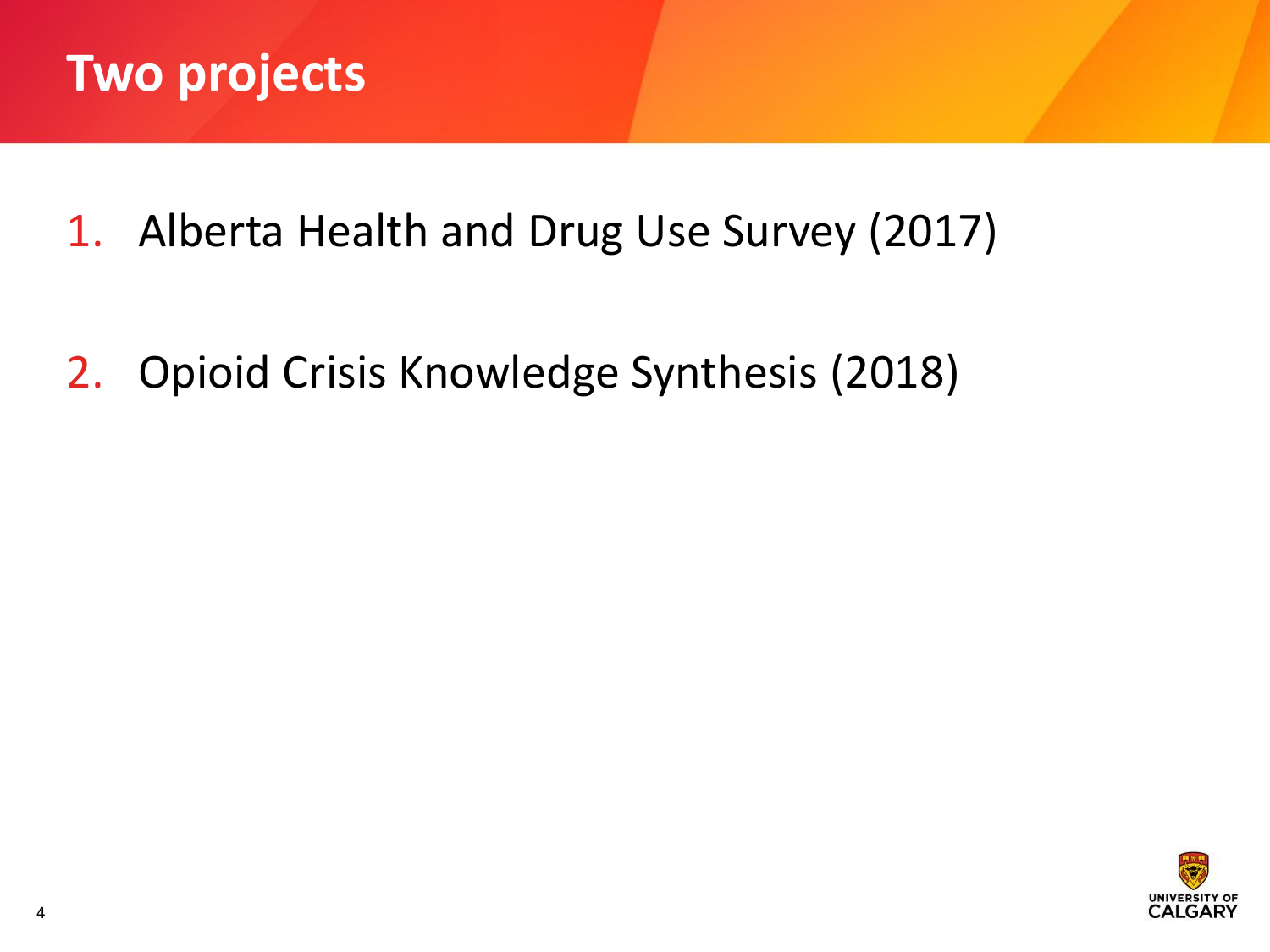### **Alberta Drug Use and Health Survey**

### Partner organizations included:







**Calgary Council for Addiction and Mental Health** 









Calgary Homeless Foundation







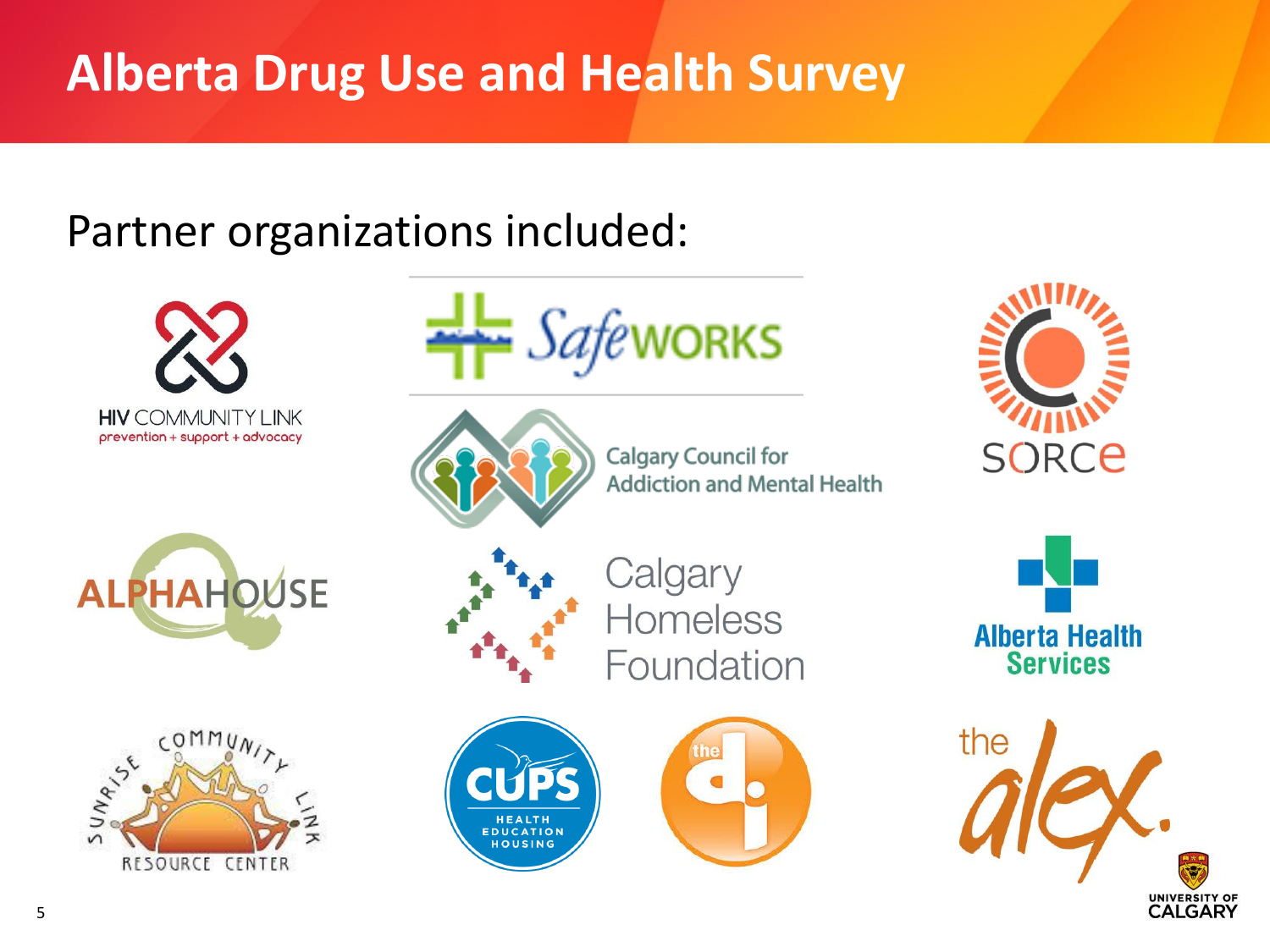

![](_page_5_Picture_2.jpeg)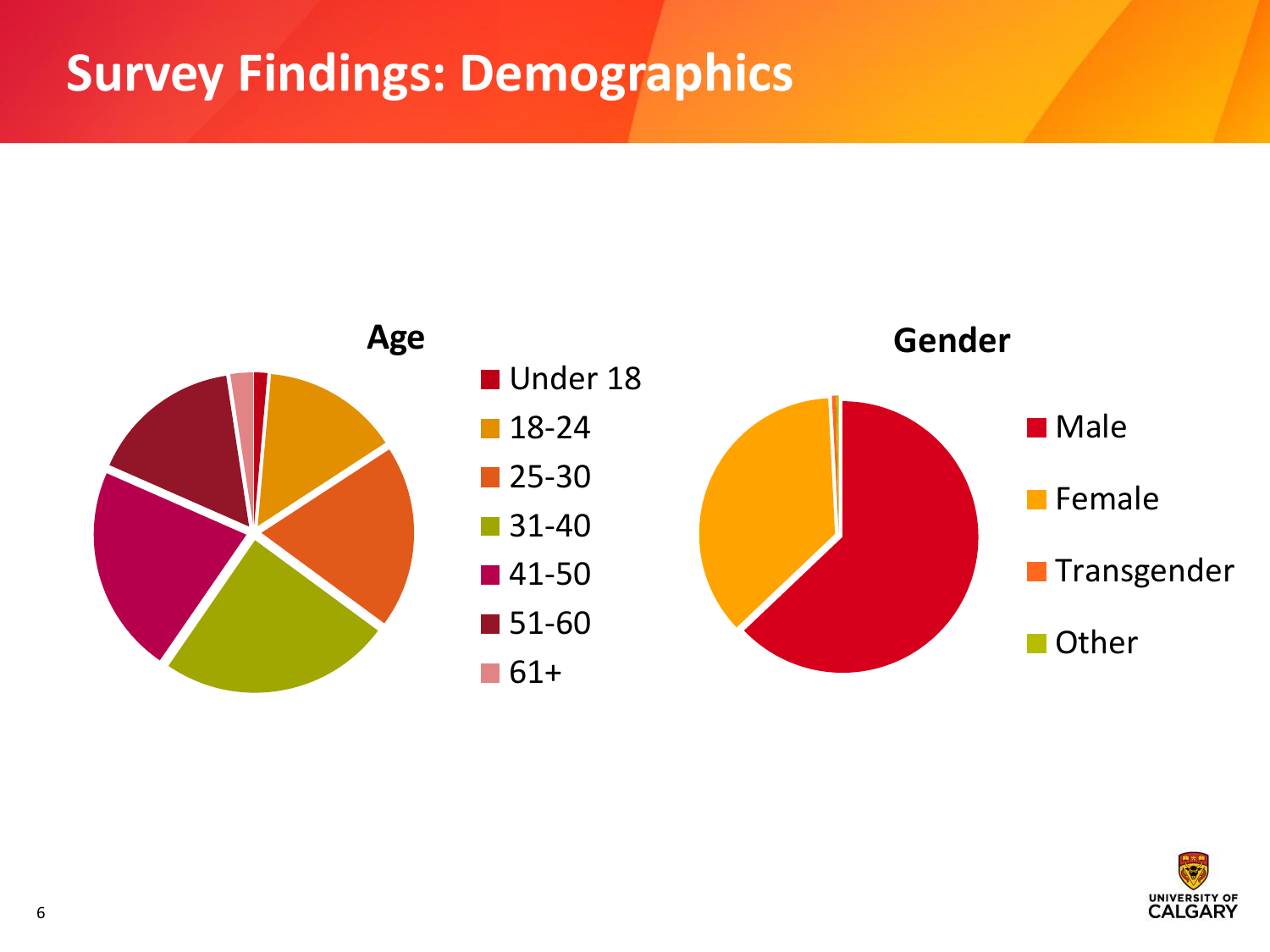#### **Most Common Places Participants Slept in Last 6 Months**

![](_page_6_Figure_2.jpeg)

![](_page_6_Picture_3.jpeg)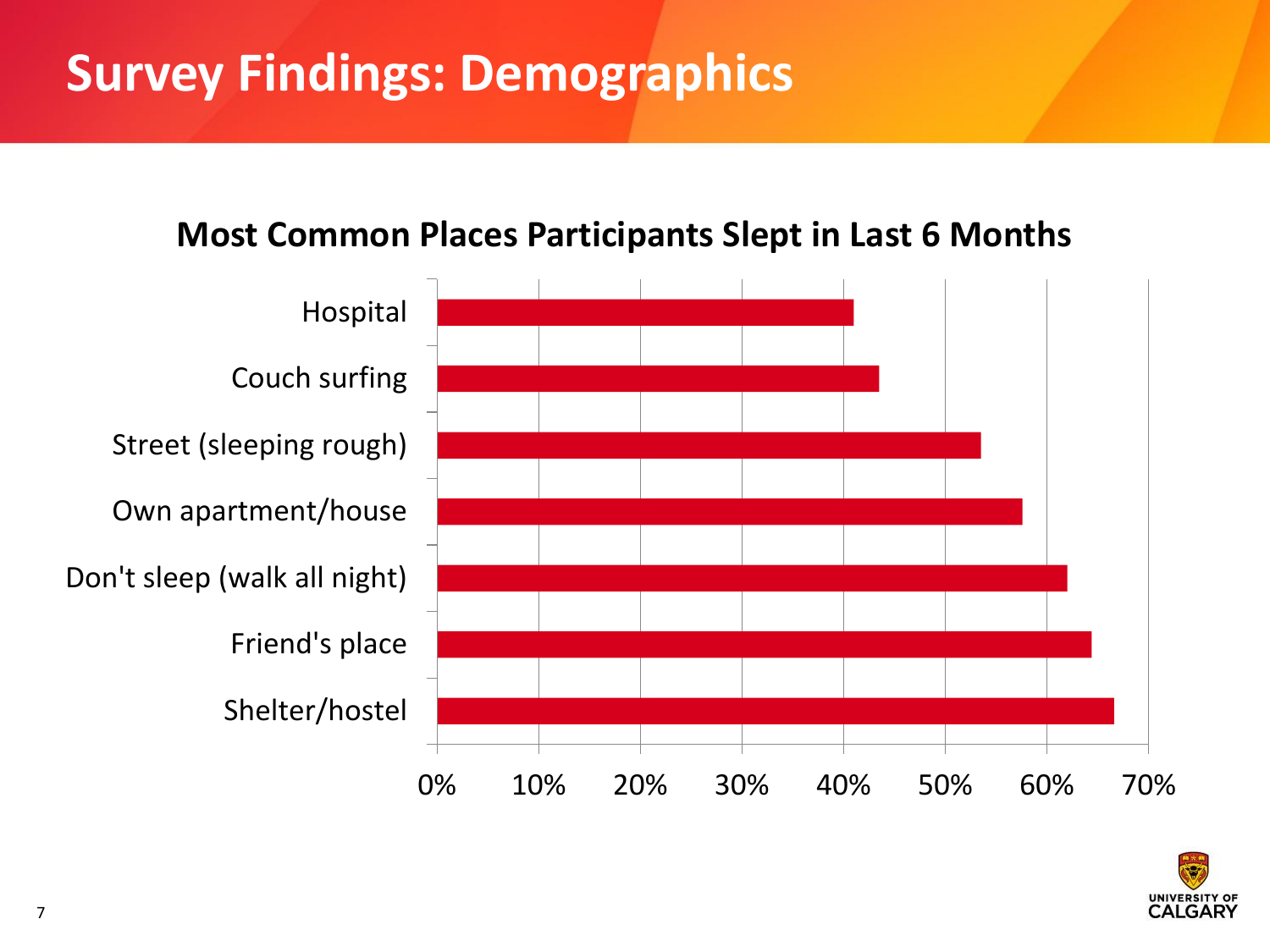![](_page_7_Figure_1.jpeg)

#### **Non-Injection Drugs Used**

\*percentages based on the number of individuals who used noninjection drugs in the last year \*\*excludes marijuana

![](_page_7_Picture_4.jpeg)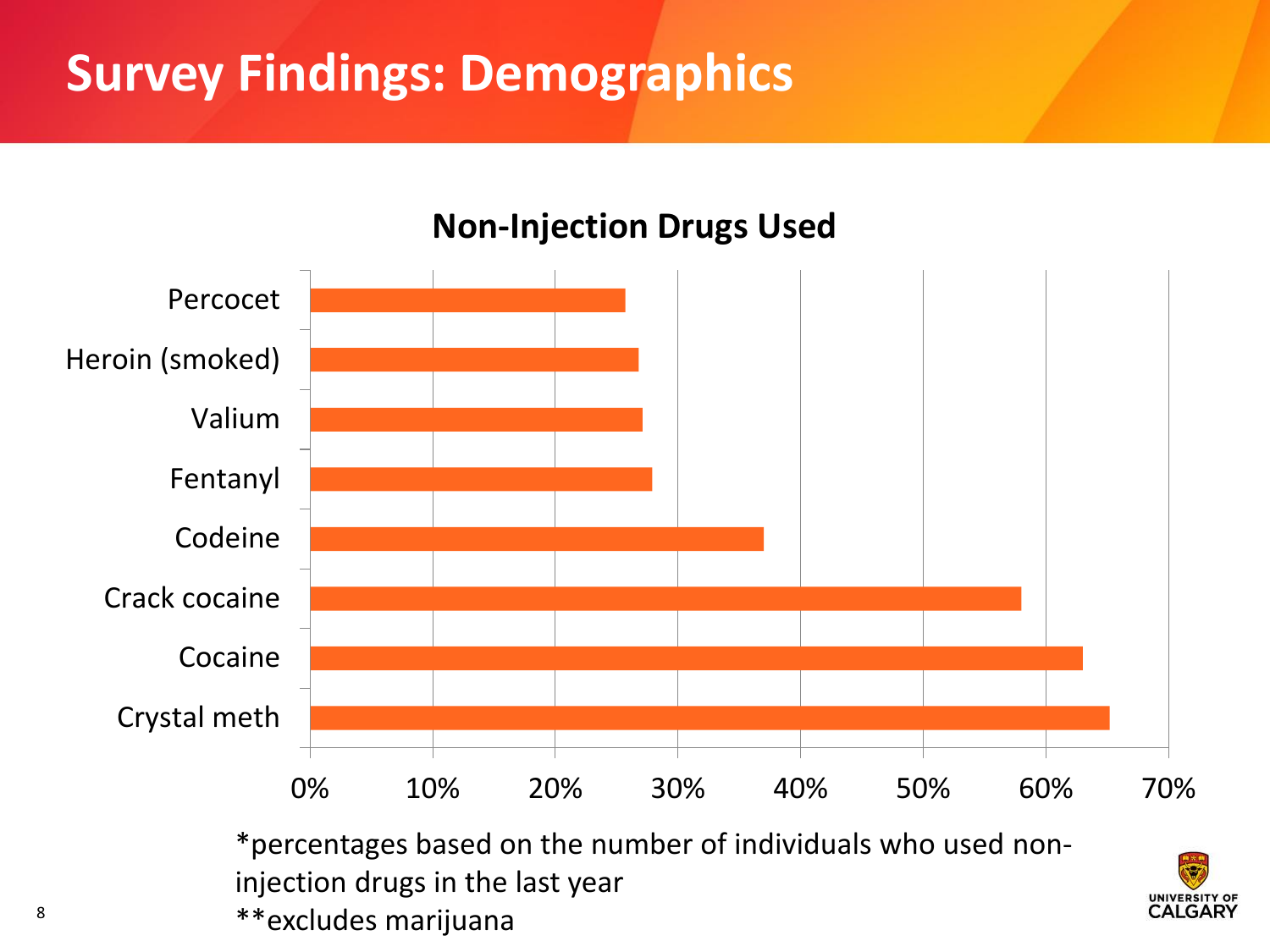![](_page_8_Figure_1.jpeg)

**Injection Drugs Used**

\*percentages based on the number of individuals who used injection drugs in the last year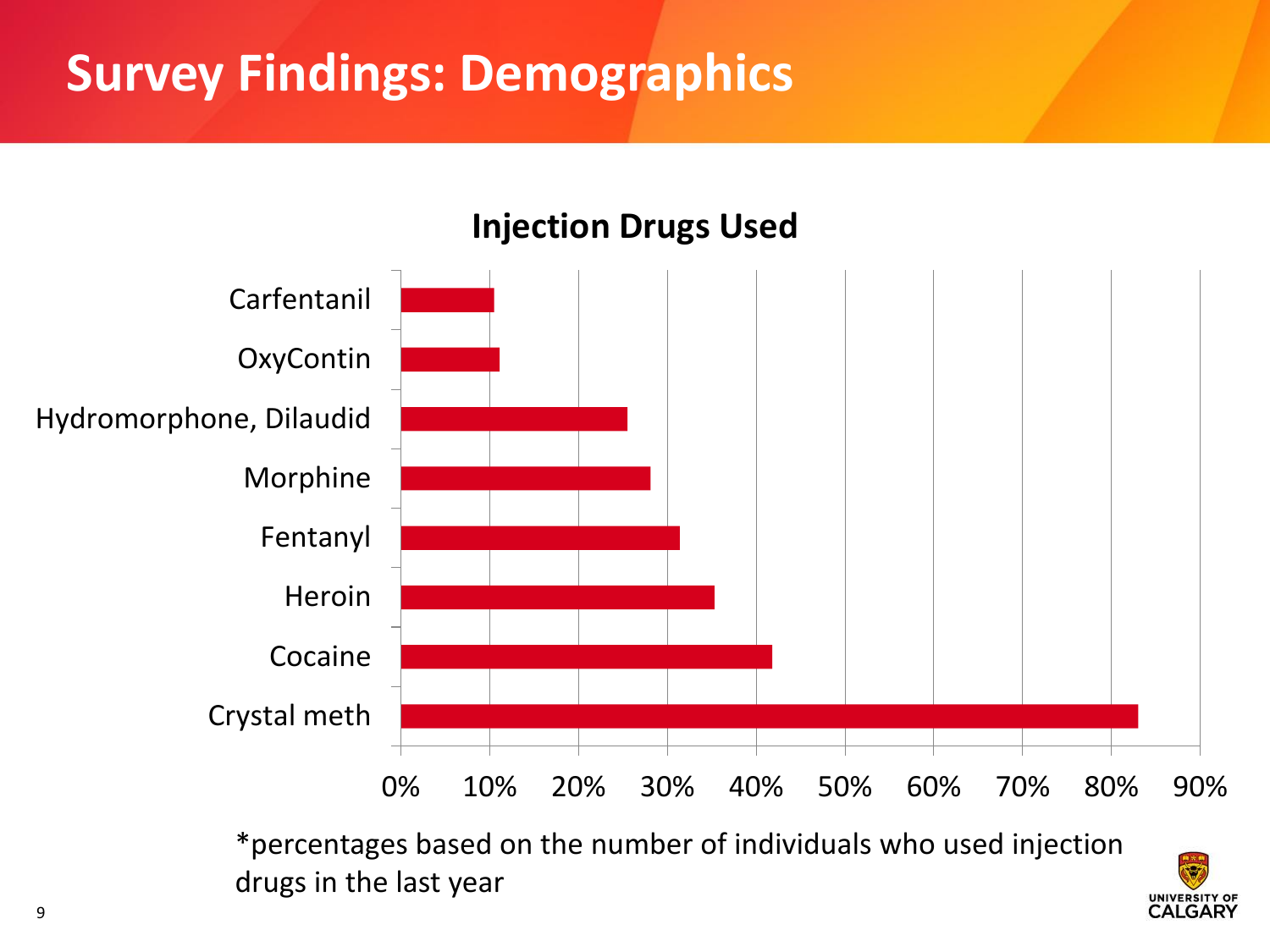### **Survey Findings: Drug Use**

#### **Frequency of Using Alone**

![](_page_9_Figure_2.jpeg)

![](_page_9_Picture_3.jpeg)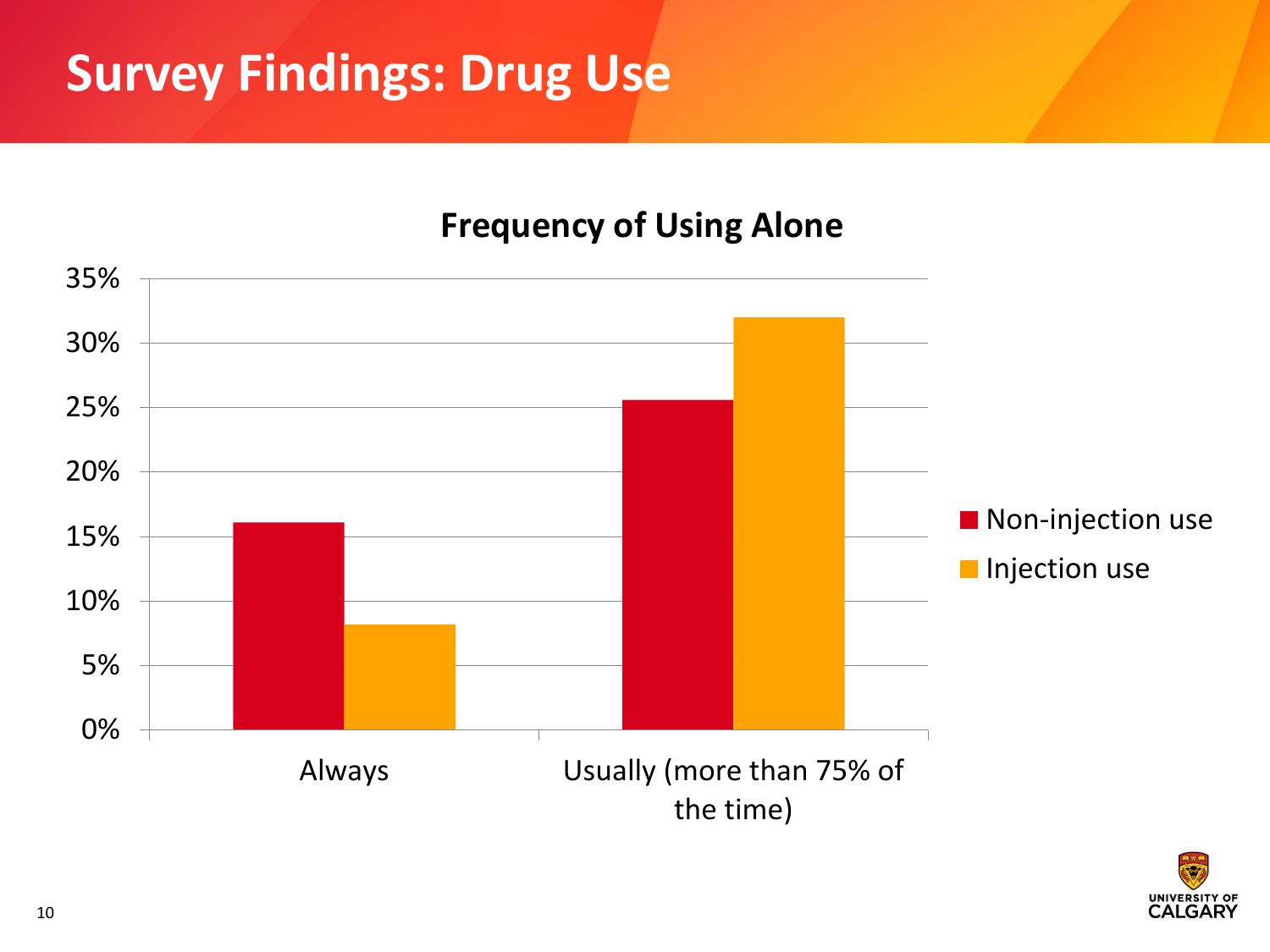### **Survey Findings: Drug Use**

#### **Drug Overdosed on Most Frequently**

![](_page_10_Figure_2.jpeg)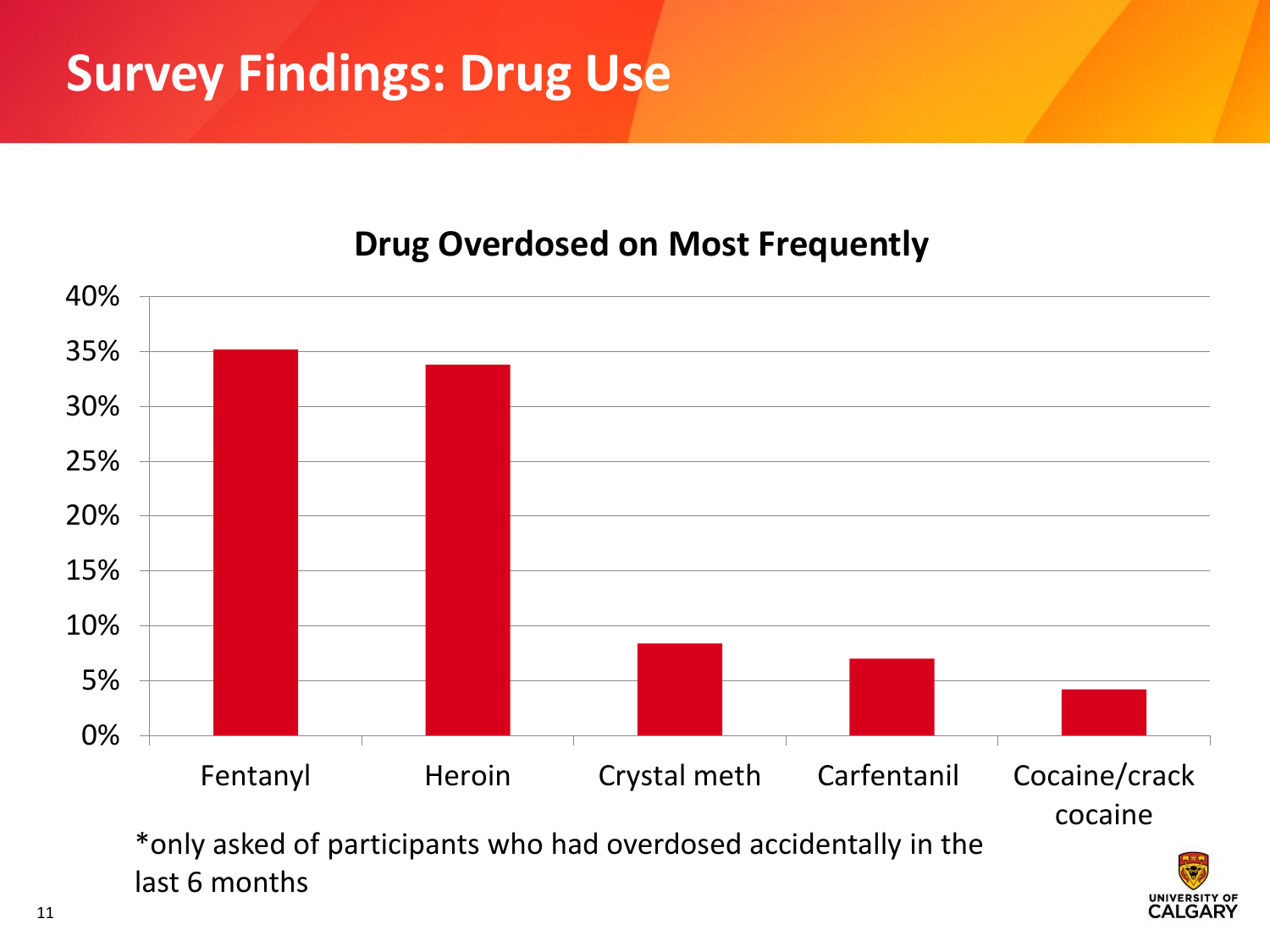### **Survey Findings: Health Services**

- Most commonly identified barriers to harm reduction services:
	- 1. Didn't know where to get help
	- 2. Only allowed a limited amount of harm reduction services/supplies
	- 3. Afraid to ask for help or what others would think
	- 4. Didn't think anything would help
	- 5. Asked but didn't get help

![](_page_11_Picture_7.jpeg)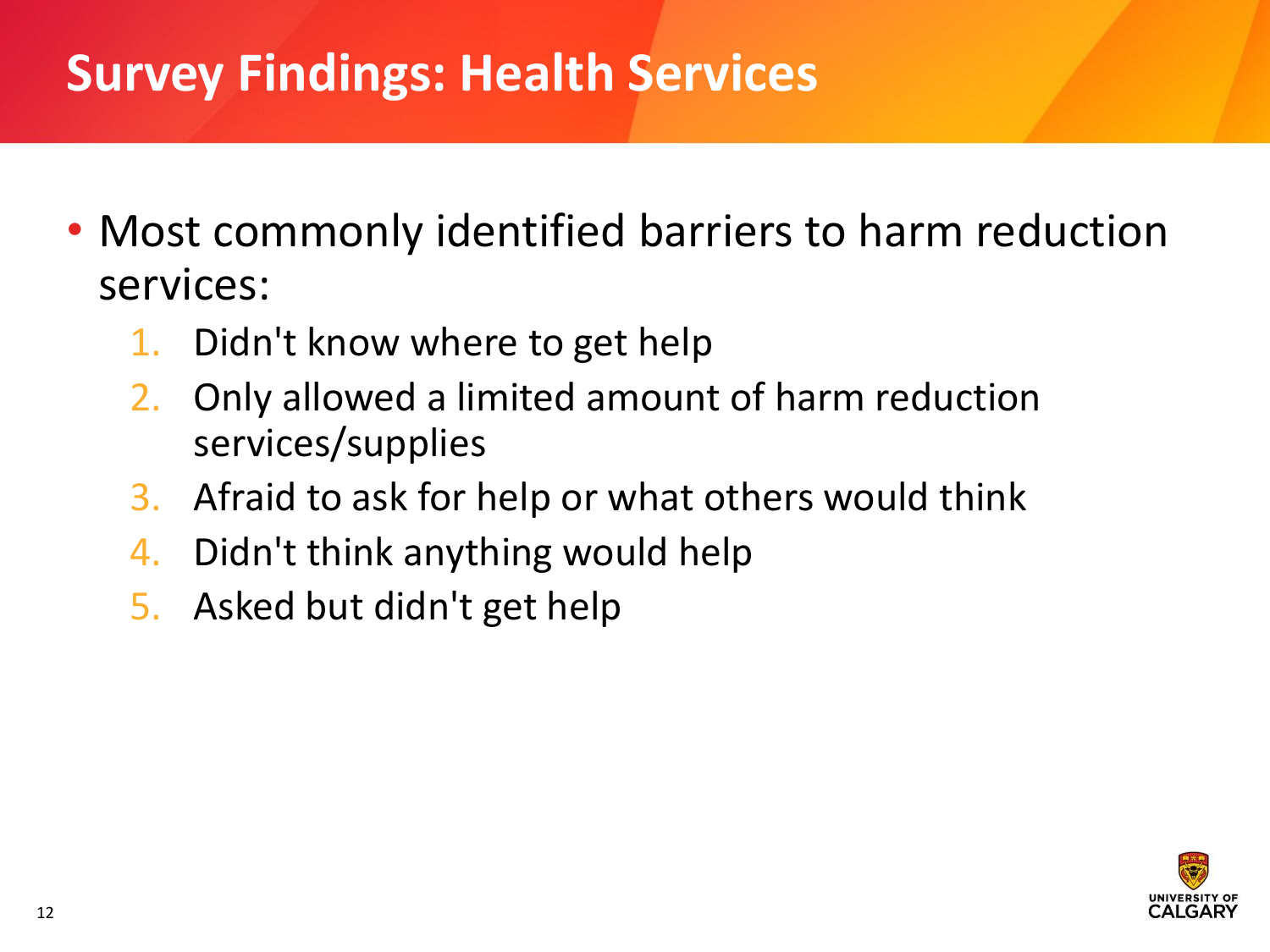### **Survey Findings: Needs Assessment**

## 0% 10% 20% 30% 40% 50% 60% 70% 80% Mobile Alpha House East Calgary Health Centre Sheldon Chumir **SORCe CUPS** Embedded in another service Drop-In Centre

![](_page_12_Picture_2.jpeg)

![](_page_12_Picture_3.jpeg)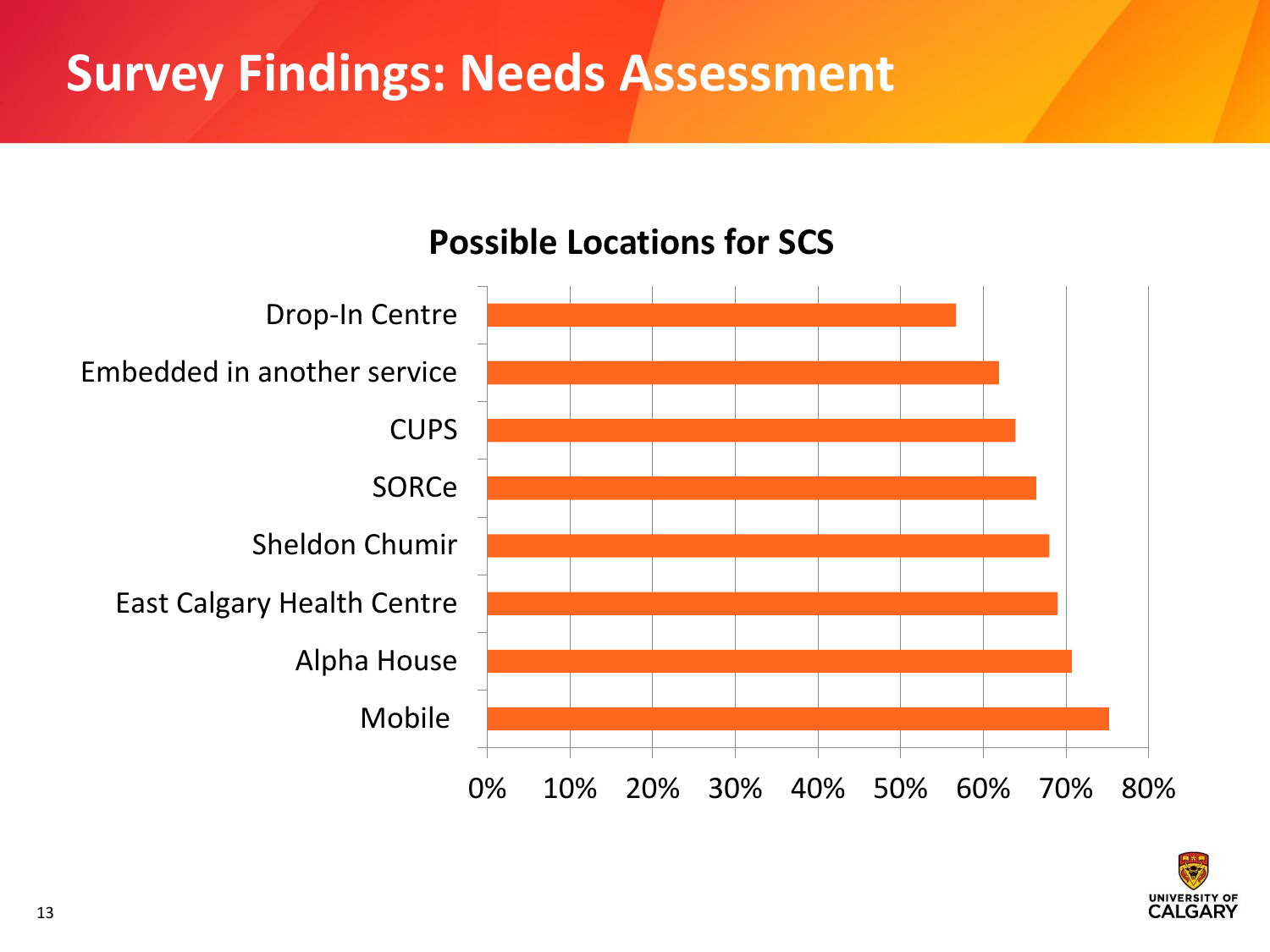### **Survey Findings: Needs Assessment**

#### **Willingness to Use SCS**

![](_page_13_Figure_2.jpeg)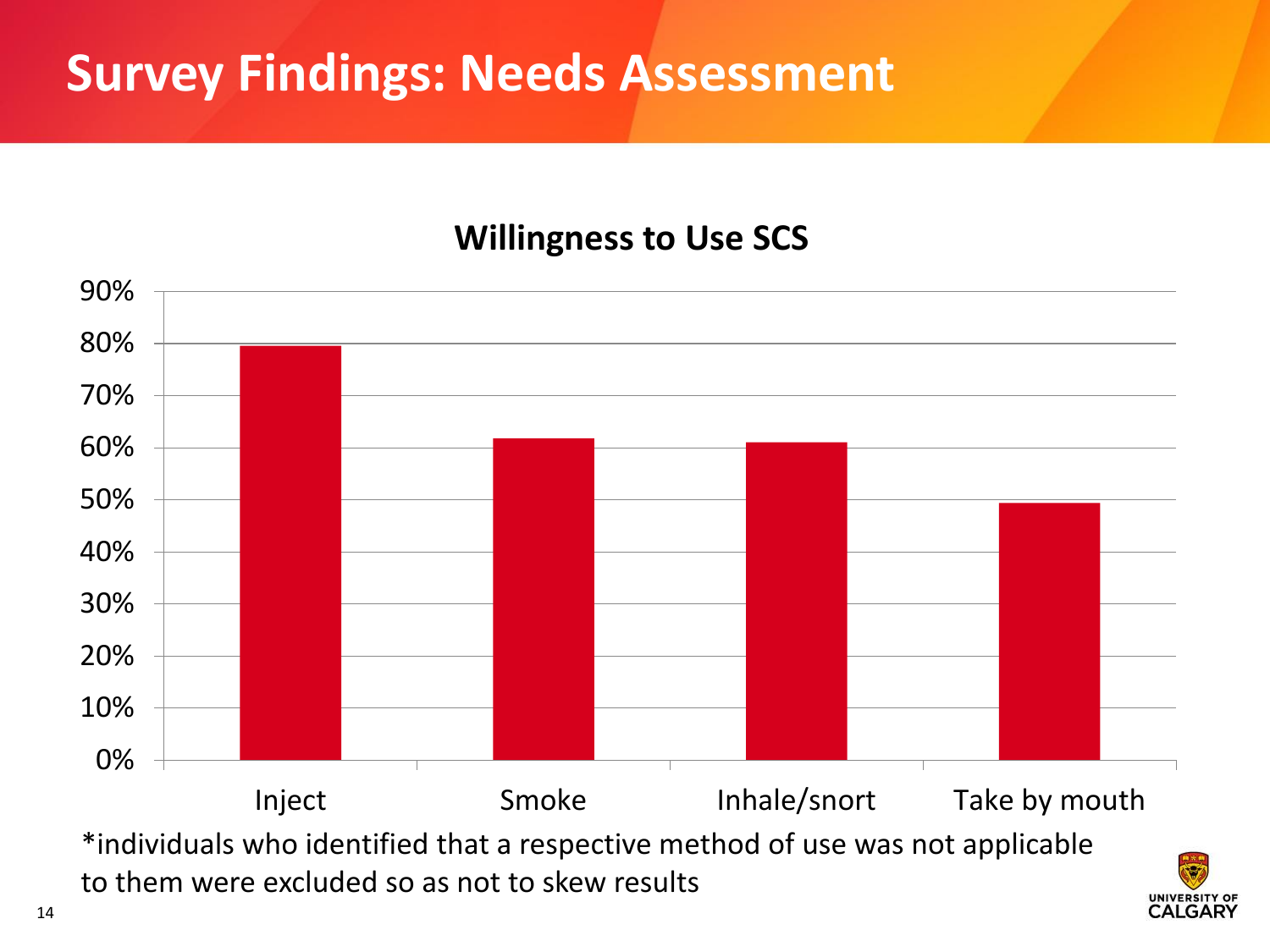### **Knowledge Synthesis: Methods**

- 1. Scoping review
- 2. Needs assessment survey

Collaboration between:

![](_page_14_Picture_4.jpeg)

![](_page_14_Picture_5.jpeg)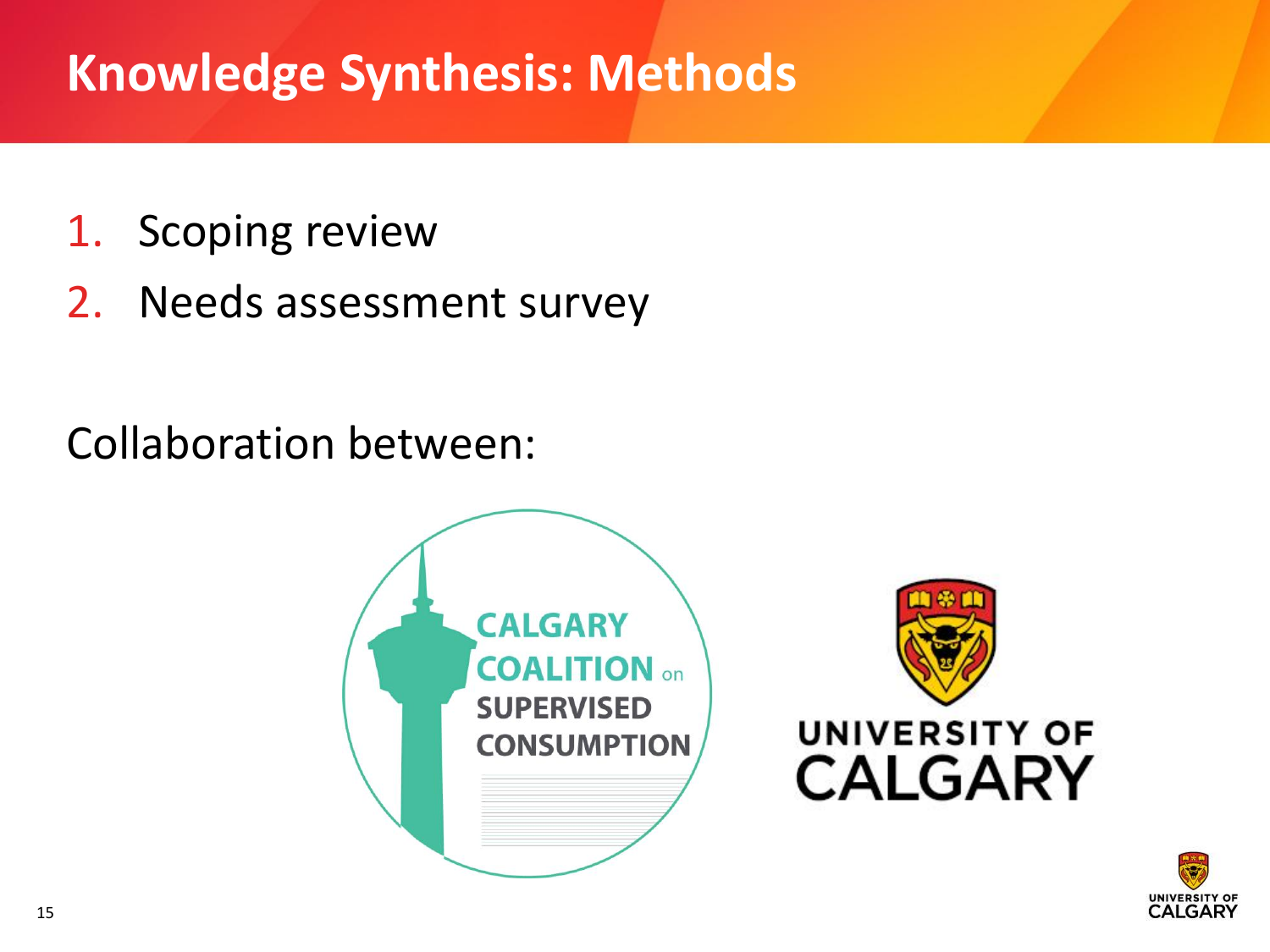Logistic regressions focused on:

- 1. Likelihood of experiencing an overdose
- 2. Self-reported lack of adequate services
- 3. Self-reported inadequate access to services

![](_page_15_Picture_5.jpeg)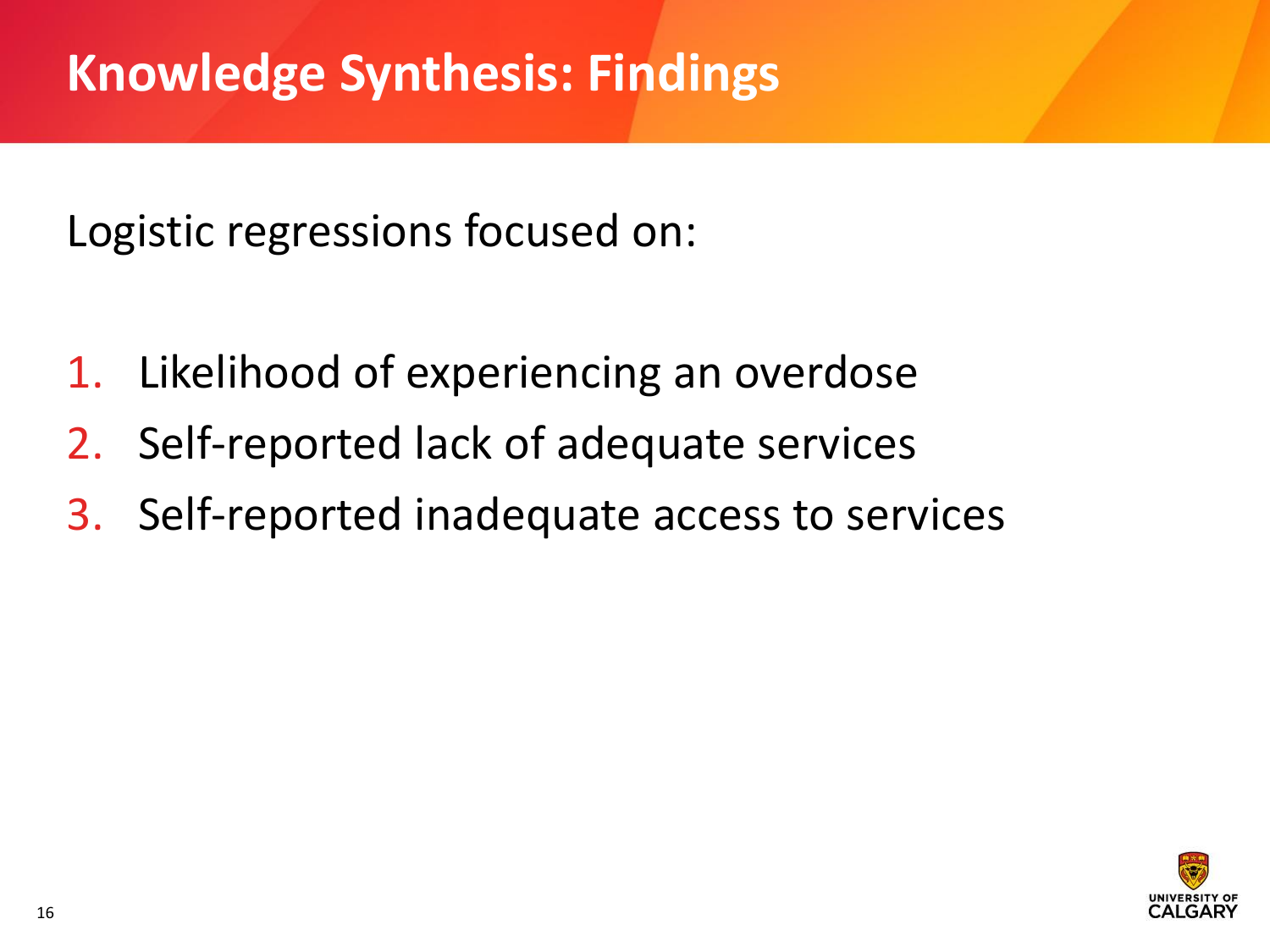### **Knowledge Synthesis: Findings**

Themes within the literature:

- 1. Opioid maintenance
- 2. Substitution/agonist strategies
- 3. Quantitative focus

![](_page_16_Picture_5.jpeg)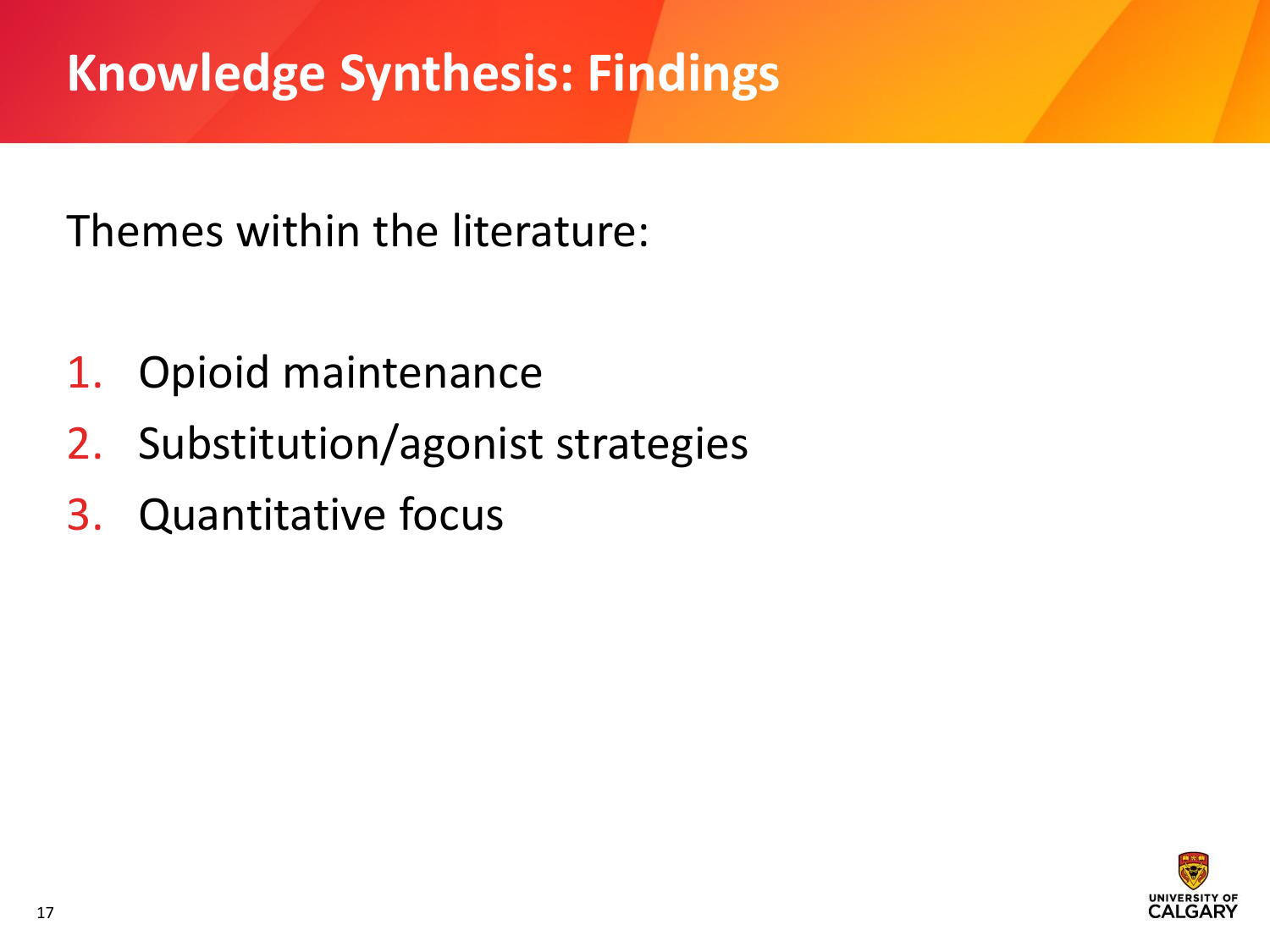Direction for future research:

- 1. Vulnerable subpopulations
- 2. Targeted harm reduction interventions
- 3. Focus on structural factors

![](_page_17_Picture_5.jpeg)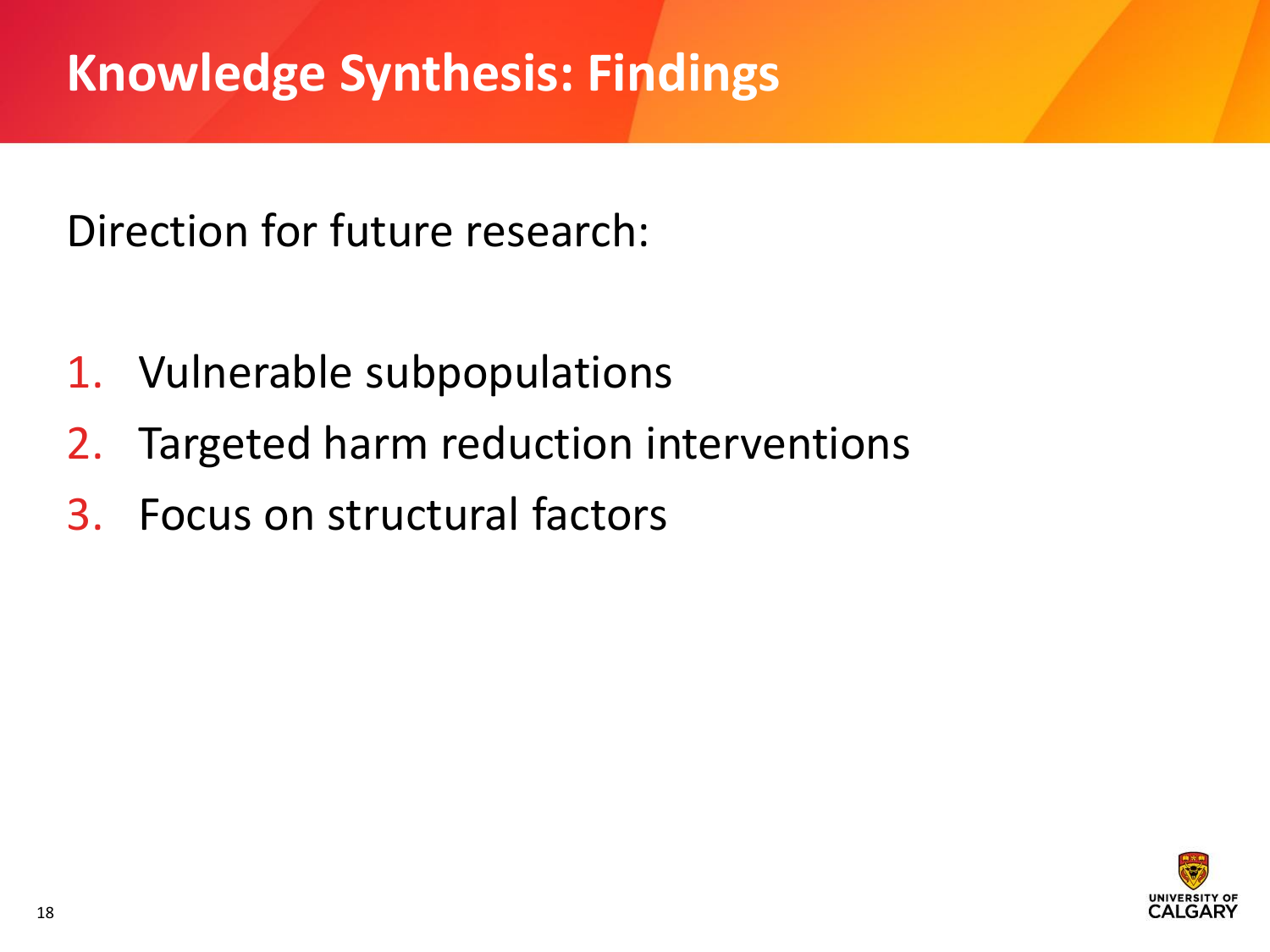### **Opening of SCS in Calgary**

![](_page_18_Picture_1.jpeg)

**<sup>2</sup>**Calgary Application for Supervised Consumption Site." *Calgary Herald*, June 3, 2017.

https://calgaryherald.com/news/local-news/health-canada-reviewing-calgary-application-for-supervised-consumption-site. CALGARY